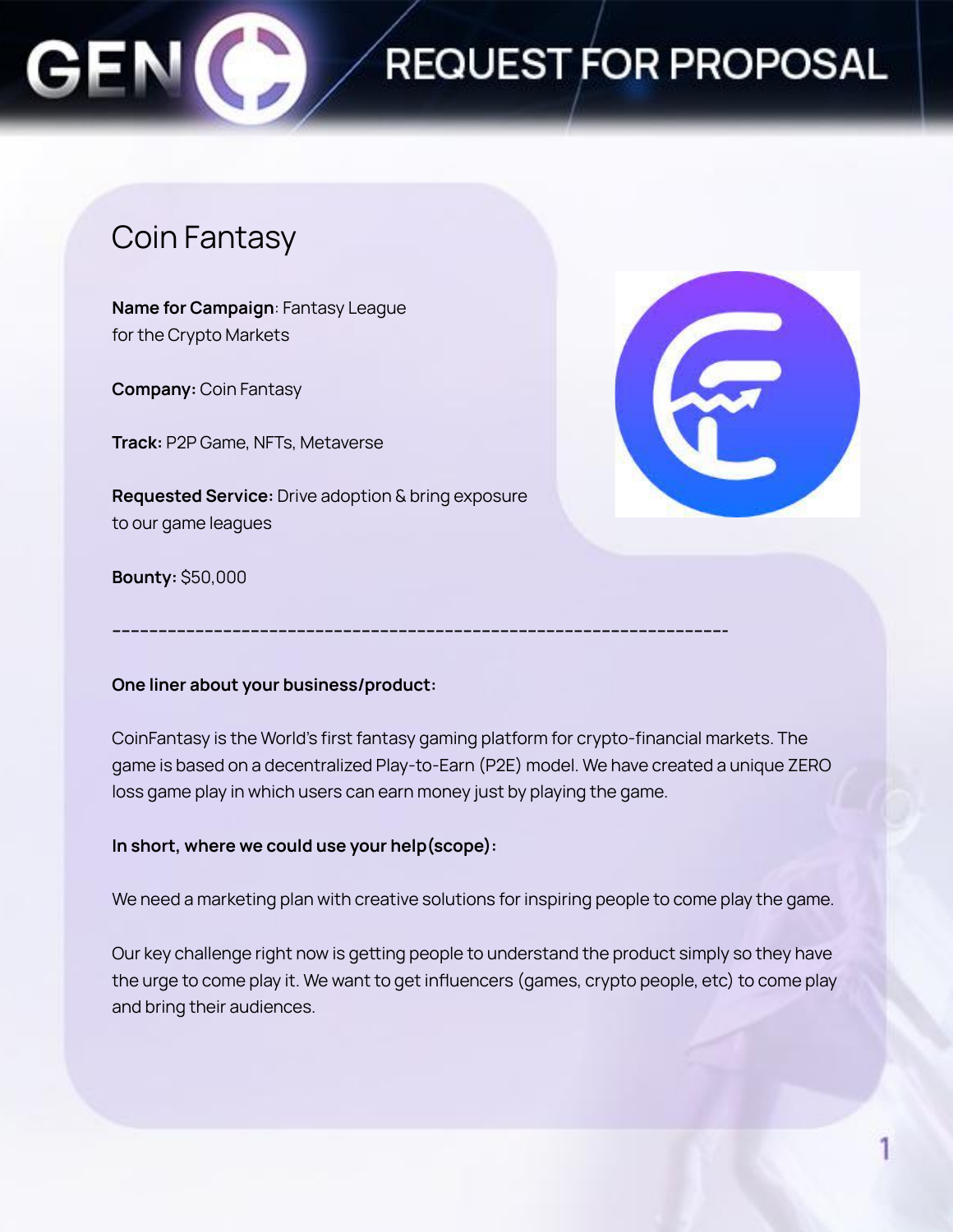#### **Any additional information about the problem:**

The main customer acquisition strategy thus far has been an airdrop campaign. Anyone that comes to play will get free Coin Fantasy tokens. Anyone that is in the top 1000 on the leaderboard gets an airdrop as well. This strategy has worked fairly well for us thus far.

We want to get influencers to come play the game with their communities. Think of it as a game the community will play against each other.

The value proposition we can sell to the influencers is 2 things:

This is a platform to make passive income.

This is a platform to help further engage your community and help monetize it

Once we get an influencer it's a simple process to get their audience:

- 1. Have the influencer create the game
- 2. Have them share their unique game link to their audiences

Make us go viral! We're open to affiliate marketing or influencer campaign strategies.

#### **Inspiration:**

<https://www.dream11.com/> or <https://www.dream11.com/games/what-is-dream11>

- Love their explanation on how to play
- <https://www.bloktopia.com/>
	- Love their go-to-market strategy with Metaverse narrative
- Also, <https://altcoinfantasy.com/v3>
	- Social Media Marketing
	- Content Marketing/SEO (Their Organic Presence)

#### **Are there any restrictions for the campaign:**

- We already have SEO & paid advertising covered internally on the team
- We don't want or need content marketing & PR activities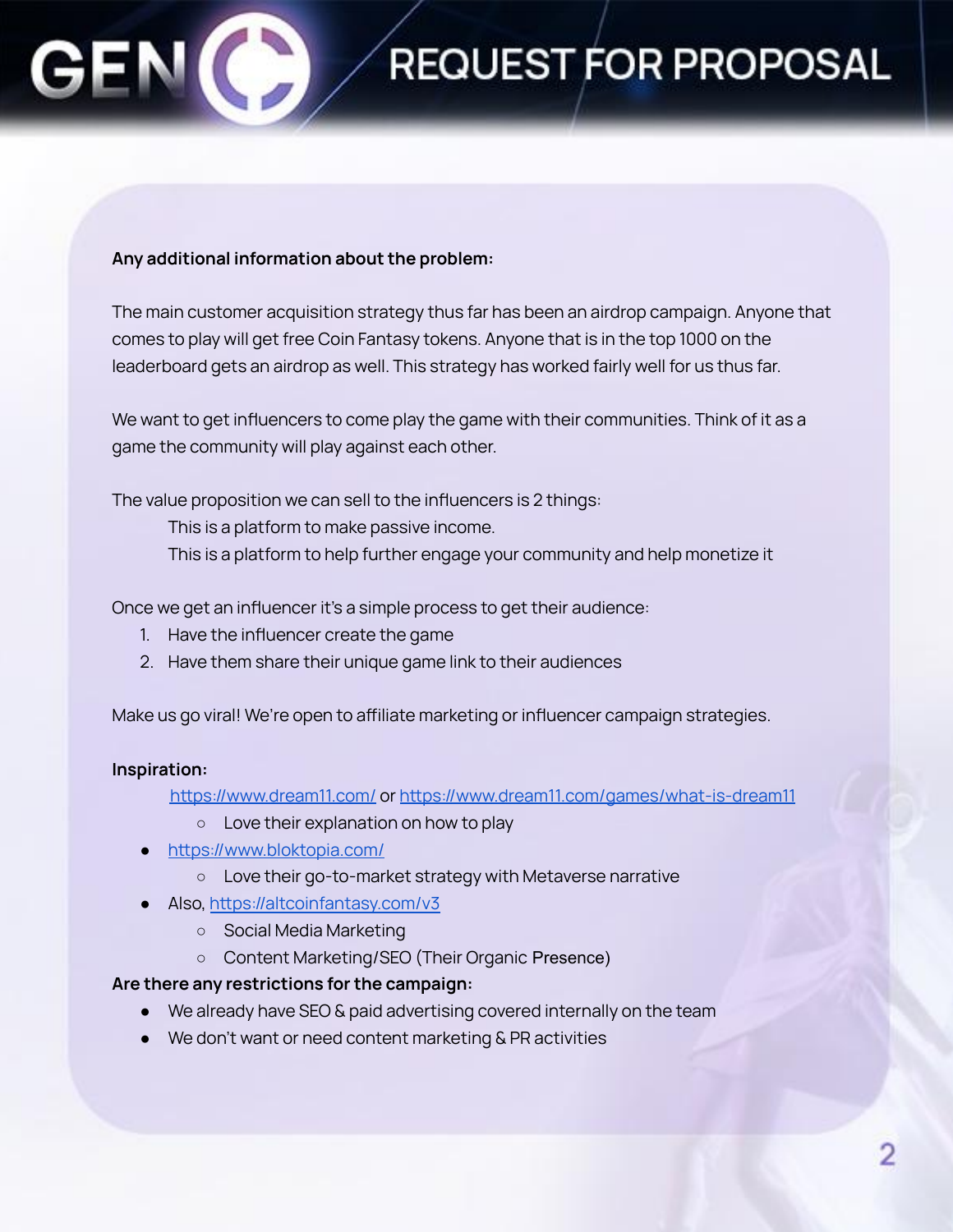#### **Goals and metrics for this campaign:**

- A campaign to drive 25k new users. (Active users who invest their money & play)
- A buzz campaign to create noise in market
- A campaign to grow community on telegram & other channels

#### **Links and Resources**

- <https://coinfantasy.io/>
- htt[ps://www.youtube.com/watch?v=geryJ1MiNbY](https://www.youtube.com/watch?v=geryJ1MiNbY)
- https://twitter.com/CoinFantasyIo

### **Appendix**

#### **Gameplay**

#### **Game modes:**

- Play against another player
- Play against the squad
- Play against the house

#### **Messaging**

#### **The Messaging we should target**

- 1) Play with your crypto friends and earn more
- 2) 0% risk, 100% gain

3)Completely safe, Earn More

- 4) Join with your 5 friends and make xxx amount or x%
- 5) Bitcoin moved 5%, Dan made 1000 USD
- 6) Ask your friends to use CF and make money with that
- 7) Win actual money with CF, Extra Bonus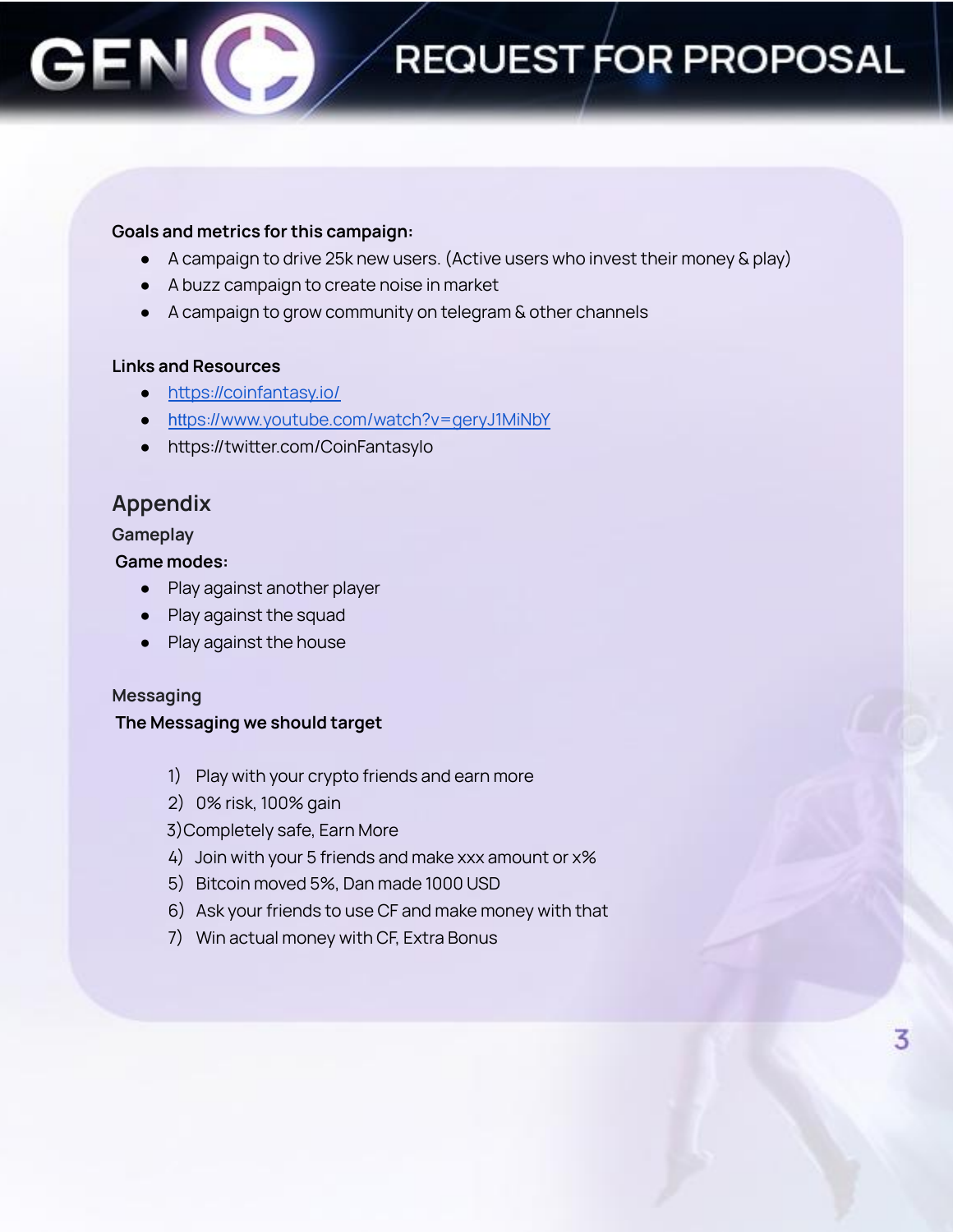- 8) Your money is 100% safe and infinite opportunities to earn extra
- 9) Best DeFi Platform to make extra money
- 10) Crypto games to earn extra
- 11) Make money on predicting price stability.
- 12) Limitless possibilities at CF, Call it right. Get profit.

#### **Target Audience - User Personas**

#### **User Persona 1**

#### **Beginner crypto day trader: Mike**

#### **Type of Audience: Crypto Enthusiastic**

- Age: 20-28 yo
- Income: Medium earner
- Pain Points: "Doesn't understand crypto much but keen to join this industry"
- Trading style: non-technical / "noise trader" / bold
- Desire: Wants to earn a lot but by not trading

#### **User Persona 2**

#### **The Seasoned trader: Joe**

#### **Type of Audience: Derivative Player**

- Age: 35+ years old
- **●** Income: High earner
- Pain point: "I've been burnt badly by leveraged trading, never again!"
- Trading style: Technical / independent / high amounts
- Desire: get into crypto in a less risky way